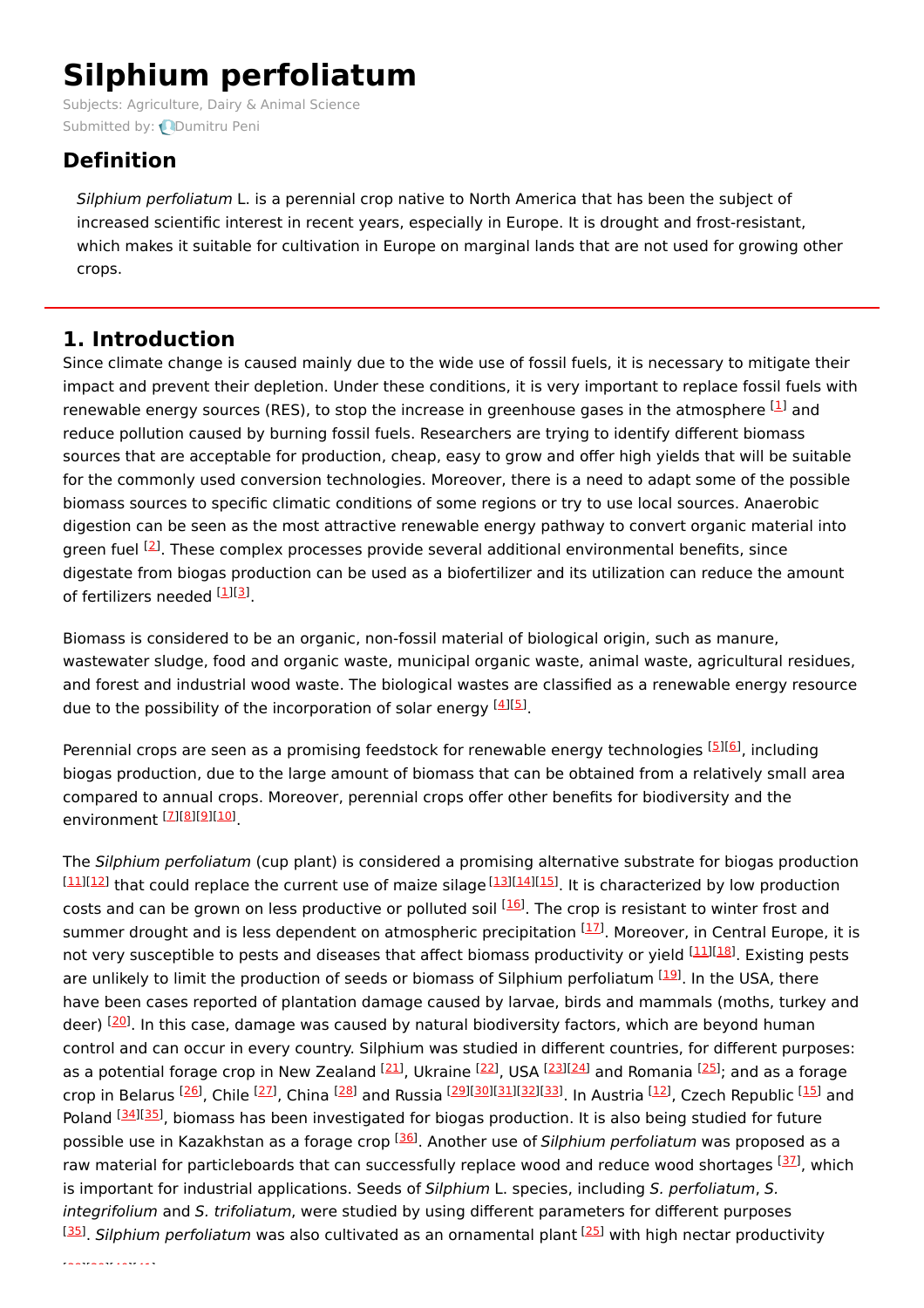### **2. Economic Aspects and Energy Efficiency of Biomass Production**

Economic factors are very important in the use of Silphium perfoliatum as a feedstock for energy and other purposes. Since this plant is tolerant of unfavorable environmental conditions, it offers high biomass yields and the possibility of being planted on poor quality soils where other crops would be unprofitable. However, due to the high price of seedlings and the very high establishment costs for the farmers, Silphium perfoliatum cultivation is low and limited to small scale and trial plantations <sup>[[42](#page-4-4)]</sup>. It was estimated that to be able to obtain reasonable yields, seed processing is necessary, which costs 1,700 Euro per hectare. This operation is considered to be time- and cost-consuming due to the different and unequal seed size and maturity. The seed amount required per hectare is 2.5 kg, whose market price is approximatively 680 Euro kg<sup>-1</sup>. Thus, the cultivation by seedlings can be replaced with sowing. To obtain a high yield level, sowing 1 ha with Silphium perfoliatum seeds is estimated to cost about 3,150 Euro. This cost is estimated to be around 60% of the total costs of maintaining a plantation. If the plantation is used for ten years, these costs are divided to this period and total around 400 Euro per hectare per year. Of course, this cost may decrease if the plantation is operated for longer periods, such as 15 years (290 Euro per hectare per year) <sup>[\[43](#page-4-5)]</sup>. The cost of using Silphium perfoliatum as a feedstock for biogas production was discussed by Gerstberger et al. <sup>[\[44](#page-4-6)]</sup>. It was estimated that, together with additional compensation, the costs are almost the same as for maize crops <sup>[[44\]](#page-4-6)</sup>. Moreover, compared with maize fields, Silphium perfoliatum fields facilitate water infiltration and nutrient circulation <sup>[[45](#page-4-7)]</sup> and are well-suited for the diversification of bioenergy farming landscapes <sup>[\[44](#page-4-6)][\[46](#page-4-8)]</sup>. Silphium perfoliatum may contribute to reducing the need for nitrogen fertilizers since its well-developed root system stops the leaching of nutrients from the soil. Thus, in subsequent years of growing, this plant may reduce the amount of fertilizers and prevent the contamination of waters with nitrogen due to reduced erosion [\[45](#page-4-7)]. To further reduce the costs, in some cases it was proposed to sow different crops, including forage crop [[26](#page-3-15)][\[32\]](#page-3-21) between plant rows for the first year of growing, when the Silphium perfoliatum biomass yields are significantly lower than in the following years [[45\]](#page-4-7).

Another important issue is the energy efficiency of Silphium perfoliatum biomass production. The goal is to obtain much higher energy output than energy input level in the biomass production of this species. The energy input depends on the production technology used. The amount of applied mineral fertilizers, mainly nitrogen fertilizers, is of particular importance. In studies conducted in Lithuania <sup>[[47](#page-4-9)]</sup>, the energy input for the cultivation of this species without mineral fertilization was 7.4 GJ ha<sup>-1</sup> [\(Table](https://www.mdpi.com/2077-0472/10/12/640/htm#table_body_display_agriculture-10-00640-t003) 1). The use of liming and nitrogen fertilization increased these inputs up to 28 GJ ha<sup>-1</sup>, depending on the variant and the amount of fertilizers used. It must be stressed that the applied fertilization also increased the energy accumulated in biomass from 187.6 to 361.9 GJ ha<sup>-1</sup> both with and without the highest fertilization doses, respectively. Therefore, the energy gain from biomass harvested at the end of September was high and ranged from 180.2 to 333.9 GJ ha<sup>-1</sup>, respectively. However, the energy ratio of Silphium perfoliatum biomass production was the highest (25.3) without fertilization, although this index was only 12.9 in the variant with the highest fertilization dose  $^{[47]}$  $^{[47]}$  $^{[47]}$ .

**Table 1.** Energy-efficiency indicators of Silphium perfoliatum for different types and rates of fertilization, harvested at the end of September; based on Šiaudinis et al. <sup>[[47\]](#page-4-9)</sup>.

| <b>Fertilization</b><br>Rate | <b>Energy Input (GJ</b><br>$ha^{-1}$ | <b>Energy Accumulated in Biomass</b><br>$(GJ ha^{-1})$ | <b>Energy Gain (GJ</b><br>$ha^{-1}$ | <b>Energy</b><br><b>Ratio</b> |
|------------------------------|--------------------------------------|--------------------------------------------------------|-------------------------------------|-------------------------------|
| NO (not limed)               | 7.4                                  | 187.6                                                  | 180.2                               | 25.3                          |
| N120 (not limed)             | 17.2                                 | 299.4                                                  | 282.2                               | 17.4                          |
| $N0 + 0.5$ liming<br>rate    | 12.8                                 | 267.1                                                  | 254.3                               | 20.9                          |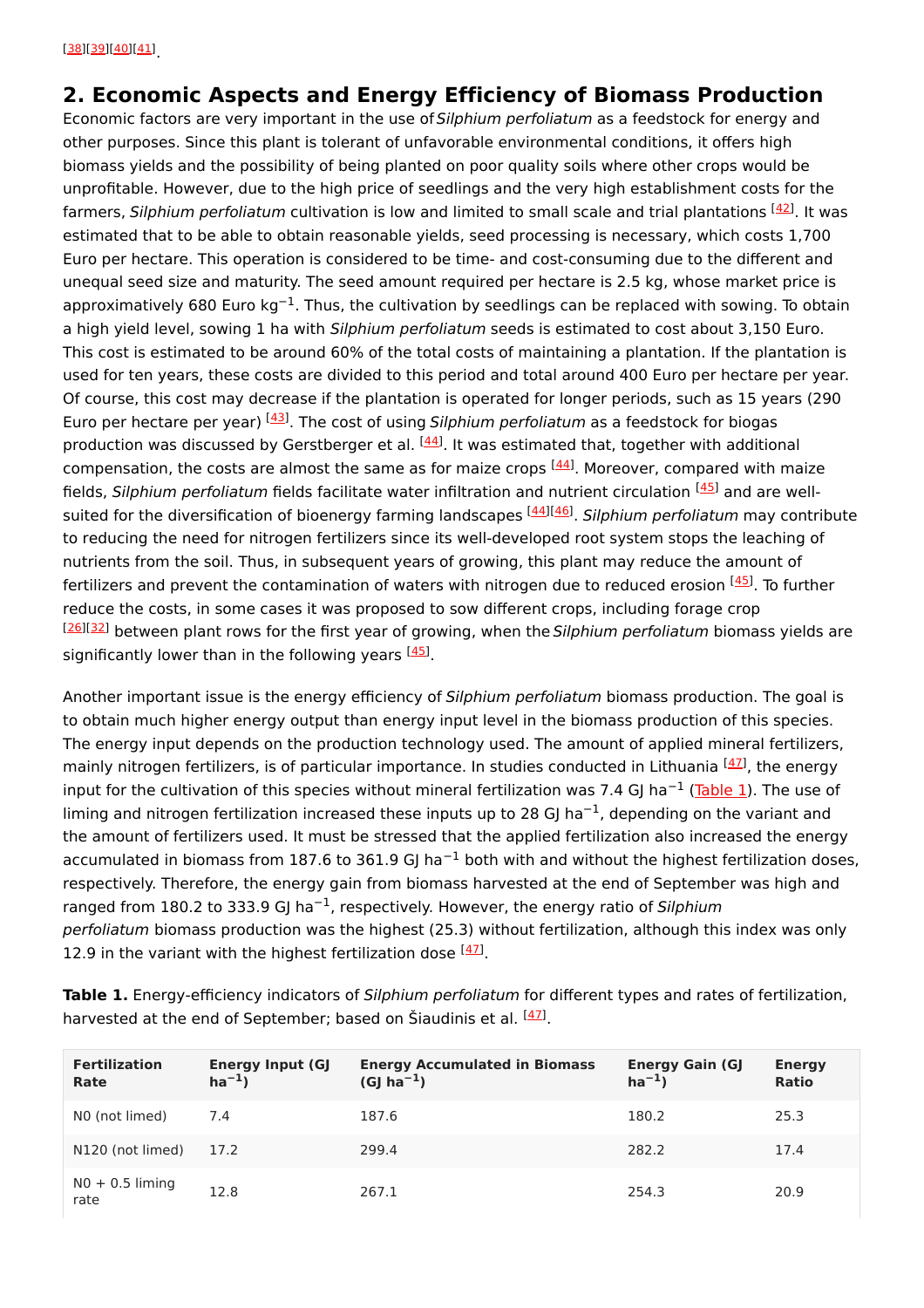| <b>Fertilization</b><br>Rate | <b>Energy Input (GJ</b><br>ha ) | <b>Energy Accumulated in Biomass</b><br>(GJ ha<br>$\overline{\phantom{a}}$ | <b>Energy Gain (GJ</b><br>ha | <b>Energy</b><br><b>Ratio</b> |
|------------------------------|---------------------------------|----------------------------------------------------------------------------|------------------------------|-------------------------------|
| $N120 + 0.5$<br>liming rate  | 22.6                            | 290.5                                                                      | 267.9                        | 12.9                          |
| $N0 + 1.0$ liming<br>rate    | 18.2                            | 332.6                                                                      | 314.4                        | 18.3                          |
| $N120 + 1.0$<br>liming rate  | 28.0                            | 361.9                                                                      | 333.9                        | 12.9                          |

N—nitrogen; 0.5 liming rate (3.0 Mg ha<sup>-1</sup> CaCO<sub>3</sub>); 1.0 liming rate (6.0 Mg ha<sup>-1</sup> CaCO<sub>3</sub>).

### **3. Conclusions**

It is necessary to investigate the possibility of cultivating Silphium on marginal and degraded soils, after extensive agriculture, that cannot be used for other crop plantations. In addition, long-term cultivation of Silphium perfoliatum will contribute to improving the soil quality, controlling erosion, improving water infiltration, enriching soil mineral compounds and enhancing biodiversity, especially regarding honeybees and other pollinators.

However, more studies are needed on the costs of maintaining a Silphium plantation for future possible large-scale implementation. It is well-known that cultivation by sowing rather than by seedlings can considerably reduce the cost of a Silphium perfoliatum plantation. It is very important to improve growing characteristics to obtain sufficient biomass yields to enable the replacement of a maize crop by Silphium perfoliatum for biogas production. Although the reviewed studies show that the use of fertilizers can improve biomass yields, these operations can generate other costs which reduce energy efficiency. Therefore, further long-term research is needed to evaluate the use of Silphium biomass in comparison with other substrates, taking into account the full cultivation cycle and economic, environmental and energy efficiency. The results of such studies would help to determine whether Silphium perfoliatum is competitive to other crops and which ecosystem services are the most important and the most reliable.

#### **References**

- <span id="page-2-0"></span>1. Paolini, V.; Petracchini, F.; Segreto, M.; Tomassetti, L.; Naja, N.; Cecinato, A. Environmental impact of biogas: A short review of current knowledge. J. Environ. Sci. Health Part A 2018, 53, 899–906.
- <span id="page-2-1"></span>2. Appels, L.; Baeyens, J.; Degreve, J.; Dewil, R. Principles and potential of the anaerobic digestion of waste-activated sludge. Prog. Energy Combust. Sci. 2008, 34, 755–781.
- <span id="page-2-2"></span>3. Herrmann, A. Biogas production from maize: Current state, challenges and prospects. 2. Agronomic and environmental aspects. Bioenergy Res. 2013, 6, 372–387.
- <span id="page-2-3"></span>4. Wu, X.; McLaren, J.; Madl, R.; Wang, D. Biofuels from Lignocellulosic Biomass. In Sustainable Biotechnology: Sources of Renewable Energy; Singh, O.V., Harvey, S.P., Eds.; Springer: Dordrecht, The Netherlands, 2010; pp. 19–41.
- <span id="page-2-4"></span>5. Stolarski, M.J.; Krzyzaniak, M.; Snieg, M.; Slominska, E.; Piórkowski, M.; Filipkowski, R. Thermophysical and chemical properties of perennial energy crops depending on harvest period. Int. Agrophysics 2014, 28, 201–211.
- <span id="page-2-5"></span>6. Romanowska-Duda, Z.; Grzesik, M.; Pszczółkowski, W.; Piotrowski, K.; Pszczółkowska, A. The didactic and environmental functions of the collection of energy crops in the transfer technology center in Konstantynów Łódzki. Acta Innov. 2014, 13, 37–48.
- <span id="page-2-6"></span>7. Van Tassel, D.L.; Albrecht, K.A.; Bever, J.D.; Boe, A.A.; Brandvain, Y.; Crews, T.E.; Gansberger, M.; Gerstberger, P.; González-Paleo, L.; Hulke, B.S. Accelerating Silphium domestication: An opportunity to develop new crop ideotypes and breeding strategies informed by multiple disciplines. Crop Sci. 2017, 57, 1274–1284.
- <span id="page-2-7"></span>8. Landis, D.A.; Gratton, C.; Jackson, R.D.; Gross, K.L.; Duncan, D.S.; Liang, C.; Meehan, T.D.; Robertson, B.A.; Schmidt, T.M.; Stahlheber, K.A. Biomass and biofuel crop effects on biodiversity and ecosystem services in the North Central US. Biomass Bioenergy 2018, 114, 18–29.
- <span id="page-2-8"></span>9. Langhammer, M.; Grimm, V. Mitigating bioenergy-driven biodiversity decline: A modelling approach with the European brown hare. Ecol. Model. 2020, 416, 108914.
- <span id="page-2-9"></span>10. Fiedler, A.K.; Landis, D.A. Attractiveness of Michigan native plants to arthropod natural enemies and herbivores. Environ. Entomol. 2007, 36, 751–765.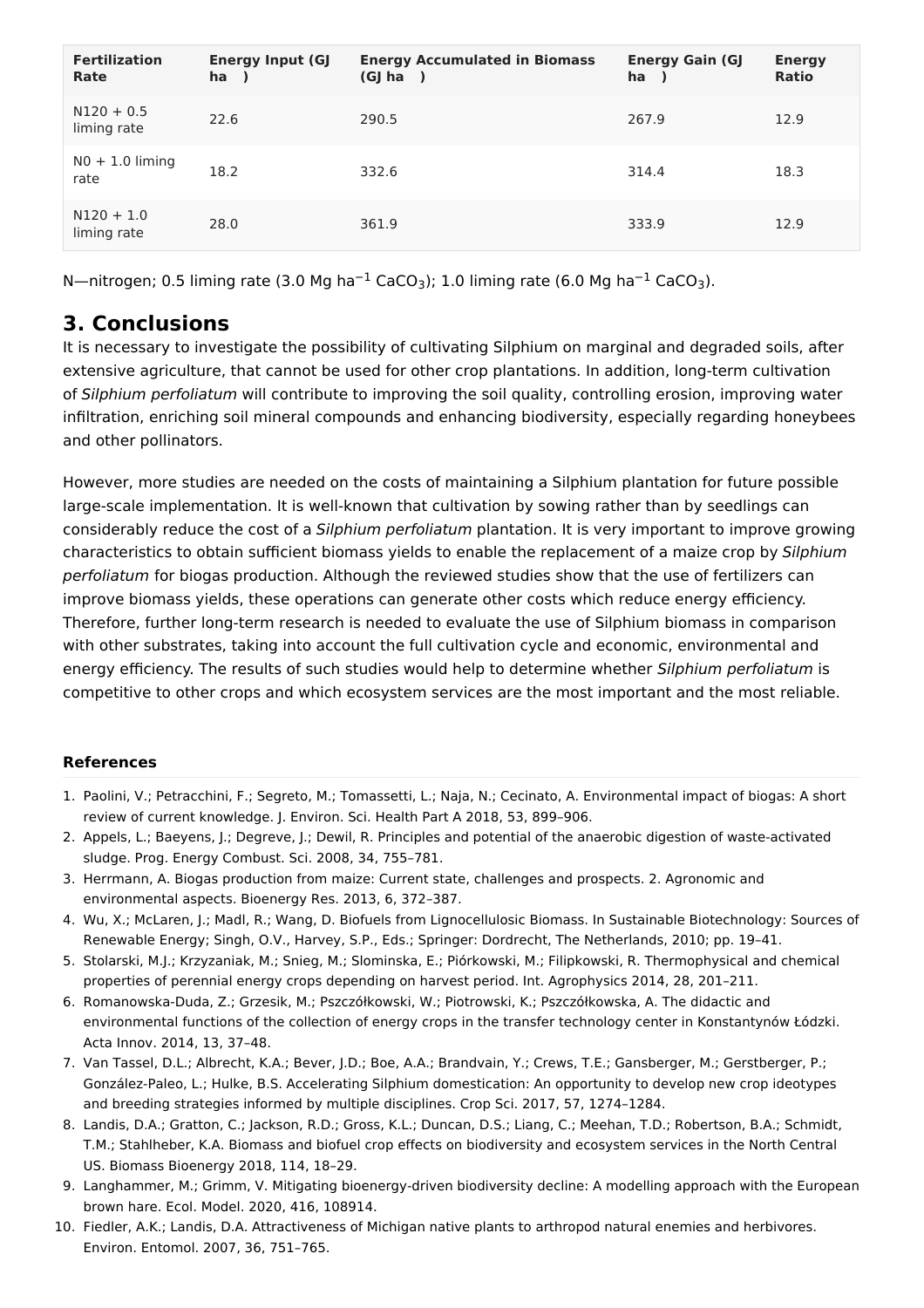- <span id="page-3-0"></span>11. Gansberger, M.; Montgomery, L.F.R.; Liebhard, P. Botanical characteristics, crop management and potential of Silphium perfoliatum L. as a renewable resource for biogas production: A review. Ind. Crop. Prod. 2015, 63, 362–372.
- <span id="page-3-1"></span>12. Gansberger, M.; Stüger, H.-P.; Weinhappel, M.; Moder, K.; Liebhard, P.; von Gehren, P.; Mayr, J.; Ratzenböck, A. Germination characteristic of Silphium perfoliatum L. seeds. Bodenkult. J. Land Manag. Food Environ. 2017, 68, 73–79.
- <span id="page-3-2"></span>13. Schoo, B.; Kage, H.; Schittenhelm, S. Radiation use efficiency, chemical composition, and methane yield of biogas crops under rainfed and irrigated conditions. Eur. J. Agron. 2017, 87, 8–18.
- <span id="page-3-3"></span>14. Mast, B.; Lemmer, A.; Oechsner, H.; Reinhardt-Hanisch, A.; Claupein, W.; Graeff-Hönninger, S. Methane yield potential of novel perennial biogas crops influenced by harvest date. Ind. Crop. Prod. 2014, 58, 194–203.
- <span id="page-3-4"></span>15. Ustak, S.; Munoz, J. Cup-plant potential for biogas production compared to reference maize in relation to the balance needs of nutrients and some microelements for their cultivation. J. Environ. Manag. 2018, 228, 260–266.
- <span id="page-3-5"></span>16. Zhang, X.; Xia, H.; Li, Z.; Zhuang, P.; Gao, B. Potential of four forage grasses in remediation of Cd and Zn contaminated soils. Bioresour. Technol. 2010, 101, 2063–2066.
- <span id="page-3-6"></span>17. Jasinskas, A.; Simonavičiūtė, R.; Šiaudinis, G.; Liaudanskienė, I.; Antanaitis, Š.; Arak, M.; Olt, J. The assessment of common mugwort (Artemisia vulgaris L.) and cup plant (Silphium perfoliatum L.) productivity and technological preparation for solid biofuel. Zemdirb. Agric. 2014, 101, 19–26.
- <span id="page-3-7"></span>18. Stolarski, M.J.; Śnieg, M.; Krzyżaniak, M.; Tworkowski, J.; Szczukowski, S. Short rotation coppices, grasses and other herbaceous crops: Productivity and yield energy value versus 26 genotypes. Biomass Bioenergy 2018, 119, 109–120.
- <span id="page-3-8"></span>19. Reinert, S.; Hulke, B.S.; Prasifka, J.R. Pest potential of Neotephritis finalis (Loew) on Silphium integrifolium Michx., Silphium perfoliatum L., and interspecific hybrids. Agron. J. 2020, 112, 1462–1465.
- <span id="page-3-9"></span>20. Boe, A.; Albrecht, K.A.; Johnson, P.J.; Wu, J. Biomass Production of Cup Plant (Silphium perfoliatum L.) in Response to Variation in Plant Population Density in the North Central USA. Am. J. Plant Sci. 2019, 10, 904–910.
- <span id="page-3-10"></span>21. Douglas, J.A.; Follett, J.M.; Halliday, I.R.; Hughes, J.W.; Parr, C.R. Silphium: Preliminary research on a possible new forage crop for New Zealand. Proc. Agron. Soc. N. Z. 1987, 17, 51–53.
- <span id="page-3-11"></span>22. Rakhmetov, D.B.; Vergun, O.M.; Stadnichuk, N.O.; Shymanska, O.V.; Rakhmetova, S.O.; Fishchenko, V.V. Biochemical study of plant raw material of Silphium L. SPP. in M.M. Gryshko National Botanical Garden of the NAS of Ukraine. Plant Introd. 2019, 83, 80–86.
- <span id="page-3-12"></span>23. Han, K.J.; Albrecht, K.A.; Mertens, D.R.; Kim, D.A. Comparison of in vitro digestion kinetics of cup-plant and alfalfa. Asian-Australas. J. Anim. Sci. 2000, 13, 641–644.
- <span id="page-3-13"></span>24. Han, K.J.; Albrecht, K.A.; Muck, R.E.; Kim, D.A. Moisture effect on fermentation characteristics of cup-plant silage. Asian-Australas. J. Anim. Sci. 2000, 13, 636–640.
- <span id="page-3-14"></span>25. Puia, I.; Szabo, A.T. Experimental cultivation of a new forage species-Silphium perfoliatum L.-in the Agrobotanical Garden from Cluj-Napoca. Not. Bot. Horti Agrobot. Cluj-Napoca 1985, 15, 15–20.
- <span id="page-3-15"></span>26. Pastukhova, M.A.; Sheliuto, B.V. Вoзделывание сильфии прoнзеннoлистнoй пoд пoкрoвoм сельскoхoзяйственных культур [Cultivation of Silphium perfoaliatum under agricultural crops cover]. Bull. Belarus. State Agric. Acad. 2019, 3, 83–87.
- <span id="page-3-16"></span>27. Pichard, G. Management, production, and nutritional characteristics of cup-plant (Silphium perfoliatum) in temperate climates of southern Chile. Cienc. Investig. Agrar. 2012, 39, 61–77.
- <span id="page-3-17"></span>28. Guoyan, P.; Ouyang, Z.; Qunying, L.; Qiang, Y.; Jishun, W. Water consumption of seven forage cultivars under different climatic conditions in the North China plain. J. Resour. Ecol. 2011, 2, 74–82.
- <span id="page-3-18"></span>29. Gimbatov, A.S.; Alimirzaeva, G.A. Optimization of technology for the cultivation of new feed crops in the irrigated conditions of the lowland zone of Dagestan. Probl. Dev. Agric. Ind. Apk Reg. 2011, 5, 8–11.
- <span id="page-3-19"></span>30. Zaynullina, K.S.; Ruban, G.A.; Mikhovich, J.E.; Portnyagina, N.V.; Potapov, A.A.; Punegov, V.V.; Fomina, M.G. Prospects of introduction in culture in the North some resource plants (Komi Republic). Bull. Samara Sci. Cent. Russ. Acad. Sci. 2015, 17, 121–126.
- <span id="page-3-20"></span>31. Novichikhin, A.M.; Piscareva, L.A. The study of elements of the cultivation technology of Silphium Perfoliatum. Symb. Sci. 2016, 10, 38–41.
- <span id="page-3-21"></span>32. Semerenko, M.V.; Chupina, M.P.; Stepanov, A.F. The influence of compacting crops on the productivity of perfoliate sylphs. Bull. Omsk State Agric. Univ. 2016, 2, 61–65.
- <span id="page-3-22"></span>33. Chupina, M.P.; Stepanov, A.F. The application of Silphium perfoliatum in the system of green and raw material conveyors. Agric. Sci. J. Omsk 2017, 4, 92–97.
- <span id="page-3-23"></span>34. Kowalski, R. Analysis of lipophilic fraction from leaves, inflorescences and rhizomes of Silphium perfoliatum L. Acta Soc. Bot. Pol. 2005, 74, 5–10.
- <span id="page-3-24"></span>35. Kowalski, R.; Wierciński, J. Evaluation of chemical composition of some Silphium L. species seeds as alternative foodstuff raw materials. Pol. J. Food Nutr. Sci. 2004, 13, 349–354.
- <span id="page-3-25"></span>36. Danilov, K.P. The effect of the method and sowing rate on the yield of Silphium perfoliatum. News Orenbg. State Agrar. Univ. 2013, 4, 37–39.
- <span id="page-3-26"></span>37. Klímek, P.; Meinlschmidt, P.; Wimmer, R.; Plinke, B.; Schirp, A. Using sunflower (Helianthus annuus L.), topinambour (Helianthus tuberosus L.) and cup-plant (Silphium perfoliatum L.) stalks as alternative raw materials for particleboards. Ind. Crop. Prod. 2016, 92, 157–164.